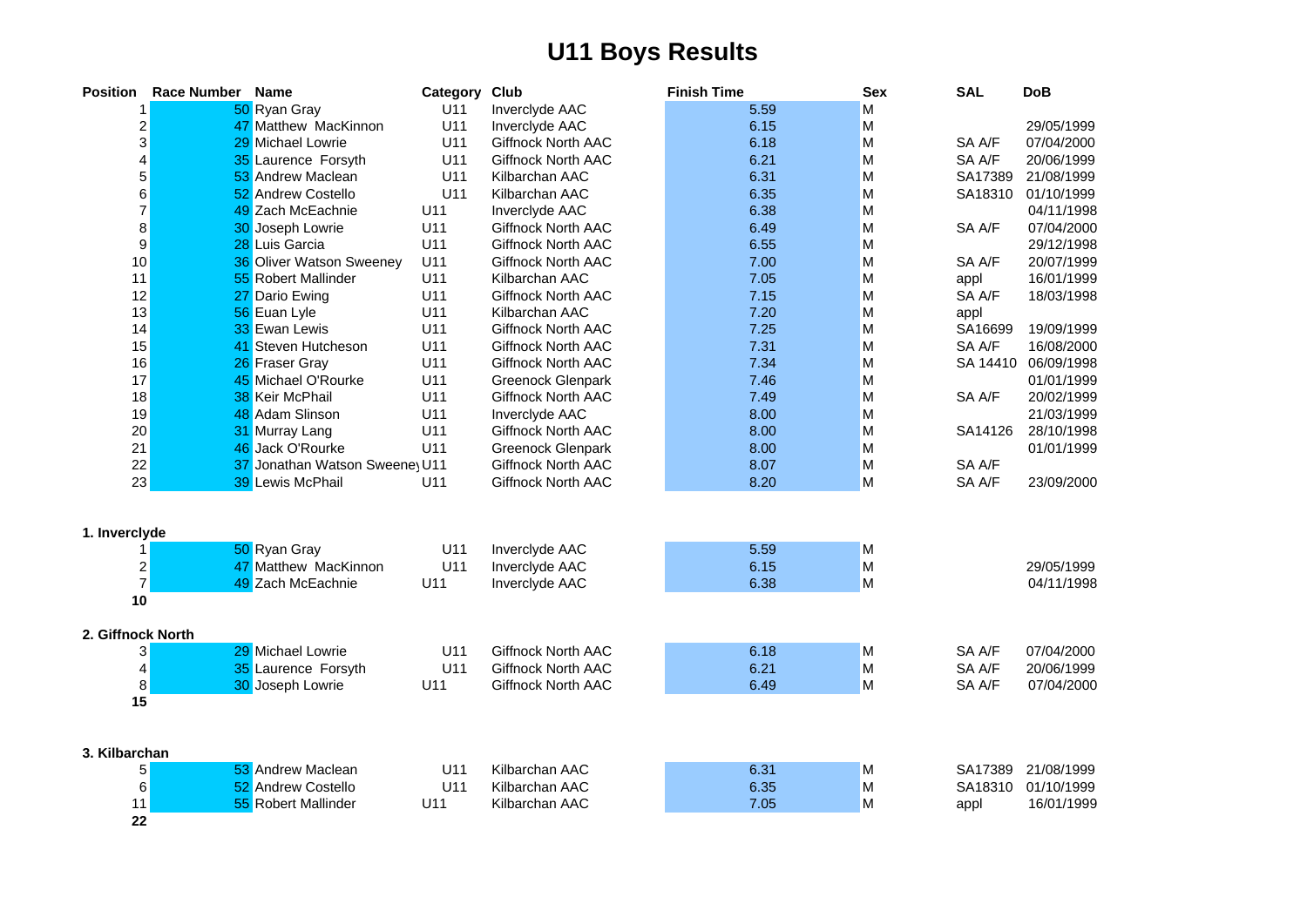### **U11 Girls Results**

| Position         | <b>Race Number</b> | <b>Name</b>             | Category | Club                      | <b>Finish Time</b> |
|------------------|--------------------|-------------------------|----------|---------------------------|--------------------|
| 1                |                    | 82 Lauren Mulaghton     | F U11    | Greenock Glenpark Harrie  | 6.32               |
| $\frac{2}{3}$    |                    | 58 Holly Still          | F U11    | Giffnock North AAC        | 6.41               |
|                  |                    | 92 Robyn Connolly       | F U11    | Kilbarchan AAC            | 6.46               |
| 4                |                    | 69 Jessica Boyle        | F U11    | Giffnock North AAC        | 7.03               |
| 5                |                    | 91 Rebecca Louise Craig | F U11    | Kilbarchan AAC            | 7.09               |
| 6                |                    | 72 Jude Graham          | F U11    | <b>Giffnock North AAC</b> | 7.13               |
| 7                |                    | 87 Stephanie McStay     | F U11    | Kilbarchan AAC            | 7.19               |
| 8                |                    | 86 Heather Fawcett      | F U11    | Kilbarchan AAC            | 7.26               |
| $\boldsymbol{9}$ |                    | 62 Danielle Kelly       | F U11    | <b>Giffnock North AAC</b> | 7.28               |
| 10               |                    | 59 Rebecca Conroy       | F U11    | Giffnock North AAC        | 7.36               |
| 11               |                    | 61 Iona Menzies         | F U11    | Giffnock North AAC        | 7.36               |
| 12               |                    | 77 Annie Gould          | F U11    | Giffnock North AAC        | 7.37               |
| 13               |                    | 63 Lina Maria Guarin    | F U11    | Giffnock North AAC        | 7.49               |
| 14               |                    | 81 Hannah Grant         | F U11    | Giffnock North AAC        | 7.50               |
| 15               |                    | 70 Fern Conway          | F U11    | Giffnock North AAC        | 7.55               |
| 16               |                    | 64 Freya Menzies        | F U11    | <b>Giffnock North AAC</b> | 8.11               |
| 17               |                    | 79 Jessica Cahill       | F U11    | Giffnock North AAC        | 8.16               |
| 18               |                    | 90 Kerry MacAngus       | F U11    | Kilbarchan AAC            | 8.19               |
| 19               |                    | 60 Mariha Zuberi        | F U11    | Giffnock North AAC        | 8.20               |
| 20               |                    | 73 Margery Justice      | F U11    | Giffnock North AAC        | 8.24               |
| 21               |                    | 83 Kim Simpson          | F U11    | Inverclyde AAC            | 8.29               |
| 22               |                    | 71 Kirsty Griffiths     | F U11    | Giffnock North AAC        | 8.47               |
| 23               |                    | 74 Sarah Gilmartin      | F U11    | Giffnock North AAC        | 8.50               |
| 24               |                    | 88 Orlagh Turner        | F U11    | Kilbarchan AAC            | 9.46               |
| 25               |                    | 75 Ellie Booth          | F U11    | Giffnock North AAC        | 9.48               |
| 26               |                    | 68 Niamh Mathieson      | F U11    | Giffnock North AAC        | 10.16              |
| 27               |                    | 78 Sarah Walsh          | F U11    | Giffnock North AAC        | 10.16              |

#### **Giffnock North**

| ▵ | 58 Holly Still   | F U <sub>11</sub> | Giffnock North AAC | 6.41 |
|---|------------------|-------------------|--------------------|------|
|   | 69 Jessica Boyle | F U <sub>11</sub> | Giffnock North AAC | 7.03 |
|   | 72 Jude Graham   | F U11             | Giffnock North AAC | 7.13 |

#### **Kilbarchan**

| 92 Robyn Connolly |                         | F U11<br>Kilbarchan AAC | 6.46 |  |
|-------------------|-------------------------|-------------------------|------|--|
|                   | 91 Rebecca Louise Craig | F U11<br>Kilbarchan AAC | 7.09 |  |
|                   | 87 Stephanie McStav     | F U11<br>Kilbarchan AAC | 7.19 |  |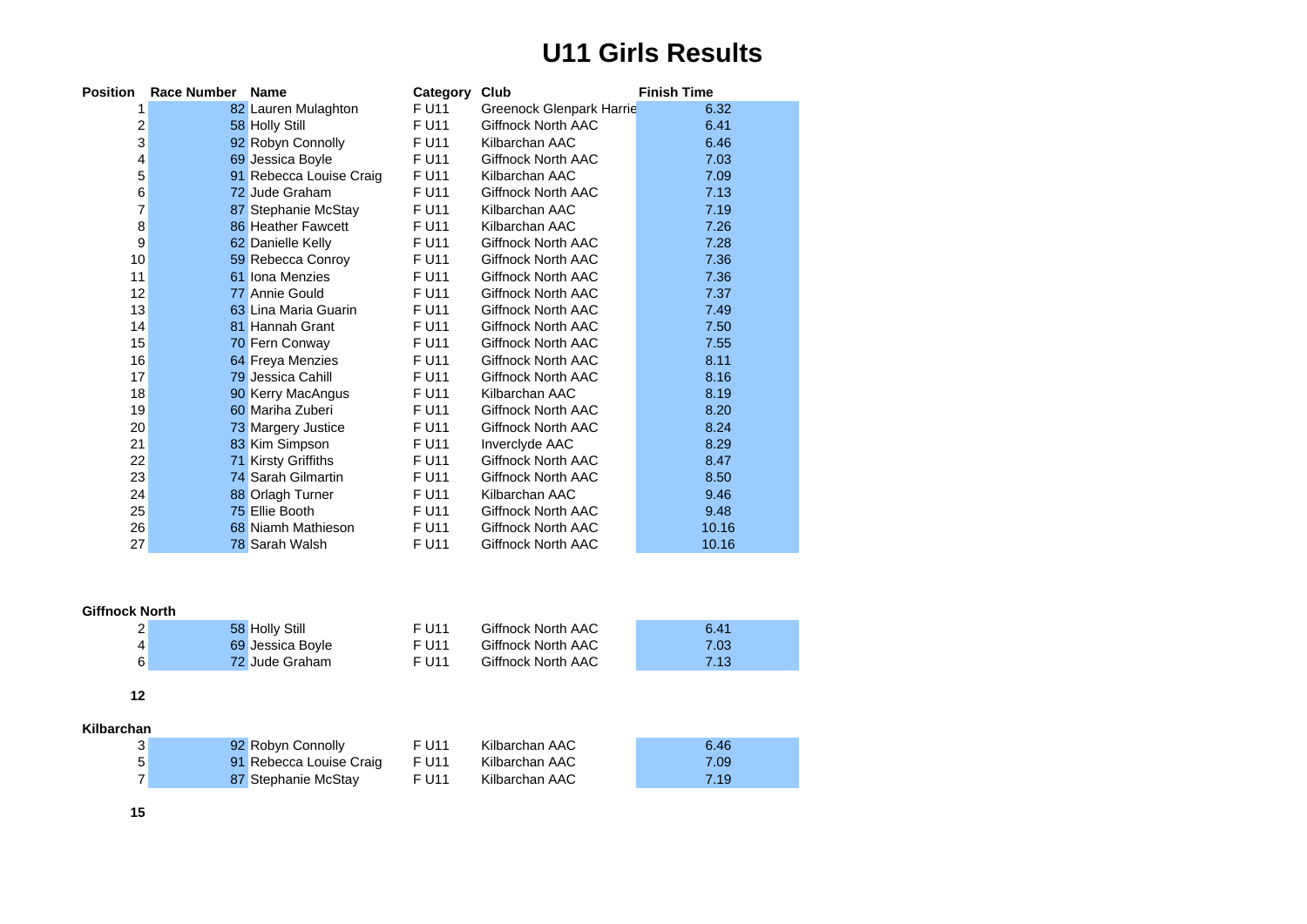# **U13 Boys Results**

| <b>Position</b>                       | <b>Race Number</b> | <b>Name</b>            | Category Club |                                   | <b>Finish Time</b> |
|---------------------------------------|--------------------|------------------------|---------------|-----------------------------------|--------------------|
| 1                                     |                    | 161 Euan Gillham       | <b>BU13</b>   | Kilbarchan AAC                    | 12.25              |
| $\frac{2}{3}$                         |                    | 165 Gavin McArdle      | <b>BU13</b>   | <b>Kilbarchan AAC</b>             | 12.40              |
|                                       |                    | 152 Jonathan Glen      | <b>BU13</b>   | <b>Inverciyde AAC</b>             | 12.44              |
| 4                                     |                    | 158 Scott McLardie     | <b>BU13</b>   | Kilbarchan AAC                    | 13.20              |
| 5                                     |                    | 153 Ross Gray          | <b>BU13</b>   | <b>Inverclyde AAC</b>             | 13.28              |
| $\frac{6}{7}$                         |                    | 132 Johnnie McLaughlin | <b>BU13</b>   | <b>Gifnock North AAC</b>          | 13.29              |
|                                       |                    | 130 Dewi Gould         | <b>BU13</b>   | <b>Gifnock North AAC</b>          | 13.33              |
| 8                                     |                    | 129 Jamie Cook         | <b>BU13</b>   | <b>Gifnock North AAC</b>          | 13.45              |
| 9                                     |                    | 154 Josh Houston       | <b>BU13</b>   | <b>Inverclyde AAC</b>             | 13.54              |
| 10                                    |                    | 155 Andrew Kelham      | <b>BU13</b>   | <b>Inverciyde AAC</b>             | 14.08              |
| 11                                    |                    | 170 Lewis Grant        | <b>BU13</b>   | <b>Gifnock North AAC</b>          | 14.16              |
| 12                                    |                    | 157 Owen Bannatyne     | <b>BU13</b>   | Kilbarchan AAC                    | 14.26              |
| 13                                    |                    | 140 Walker Graham      | <b>BU13</b>   | <b>Gifnock North AAC</b>          | 14.27              |
| 14                                    |                    | 149 Ross Forbes        | <b>BU13</b>   | <b>Greenock Glenpark Harriers</b> | 14.38              |
| 15                                    |                    | 162 Charlie Wighton    | <b>BU13</b>   | <b>Kilbarchan AAC</b>             | 14.43              |
| 16                                    |                    | 156 Ewan McKerral      | <b>BU13</b>   | <b>Kilbarchan AAC</b>             | 16.02              |
| 17                                    |                    | 151 Calum Abercrombie  | <b>BU13</b>   | <b>Greenock Glenpark Harriers</b> | 16.07              |
| 18                                    |                    | 163 Ryan Muir          | <b>BU13</b>   | <b>Kilbarchan AAC</b>             | 16.18              |
| 19                                    |                    | 143 Steven Fleming     | <b>BU13</b>   | <b>Gifnock North AAC</b>          | 17.25              |
|                                       |                    |                        |               |                                   |                    |
| Kilbarchan                            |                    |                        |               |                                   |                    |
| 1                                     |                    | 161 Euan Gillham       | <b>BU13</b>   | <b>Kilbarchan AAC</b>             | 12.25              |
| $\begin{array}{c} 2 \\ 4 \end{array}$ |                    | 165 Gavin McArdle      | <b>BU13</b>   | <b>Kilbarchan AAC</b>             | 12.40              |
|                                       |                    | 158 Scott McLardie     | <b>BU13</b>   | <b>Kilbarchan AAC</b>             | 13.20              |
| $\overline{7}$                        |                    |                        |               |                                   |                    |
| Inverclyde                            |                    |                        |               |                                   |                    |
|                                       |                    | 152 Jonathan Glen      | <b>BU13</b>   | <b>Inverclyde AAC</b>             | 12.44              |
| 3<br>5                                |                    | 153 Ross Gray          | <b>BU13</b>   | <b>Inverclyde AAC</b>             | 13.28              |
| 9                                     |                    | 154 Josh Houston       | <b>BU13</b>   | <b>Inverclyde AAC</b>             | 13.54              |
| 17                                    |                    |                        |               |                                   |                    |
|                                       |                    |                        |               |                                   |                    |
| <b>Giffnock North</b>                 |                    |                        |               |                                   |                    |
| 6                                     |                    | 132 Johnnie McLaughlin | <b>BU13</b>   | <b>Giffnock North AAC</b>         | 13.29              |
| $\overline{7}$                        |                    | 130 Dewi Gould         | <b>BU13</b>   | <b>Giffnock North AAC</b>         | 13.33              |
| 8                                     |                    | 129 Jamie Cook         | <b>BU13</b>   | <b>Giffnock North AAC</b>         | 13.45              |
| 21                                    |                    |                        |               |                                   |                    |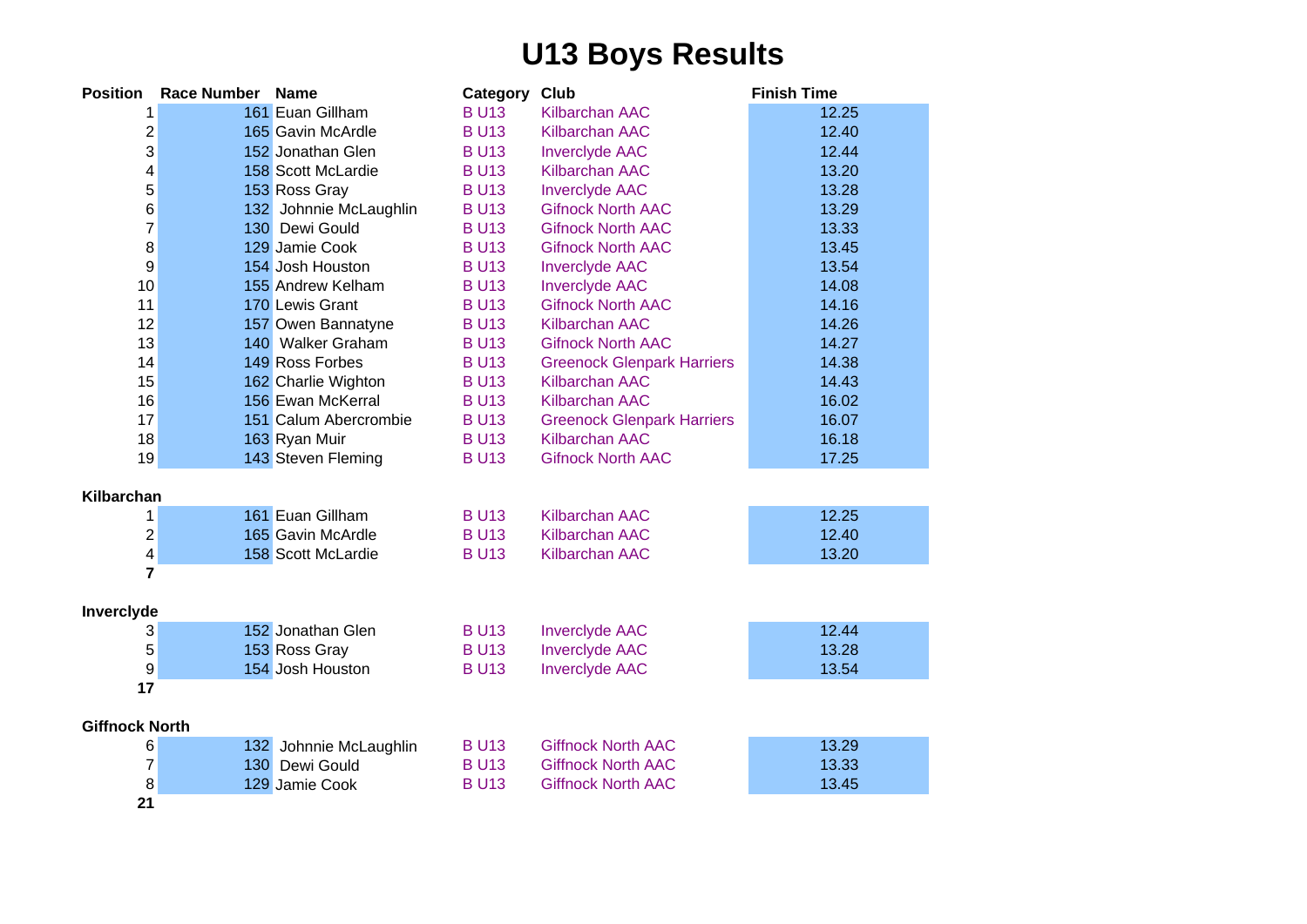### **U13 Girls Results**

|                       | <b>Position Race Number Name</b> |                       | Category Club     |                                   | <b>Finish Time</b> |
|-----------------------|----------------------------------|-----------------------|-------------------|-----------------------------------|--------------------|
| 1                     |                                  | 167 Chloe Cowan       | F U13             | <b>Giffnock North AAC</b>         | 14.07              |
| 2                     |                                  | 193 Gwen Gillham      | F U13             | Kilbarchan AAC                    | 14.18              |
| 3                     |                                  | 182 Emma Mitchell     | F U13             | Inverclyde AAC                    | 14.39              |
| 4                     |                                  | 169 Nikki Hutcheson   | F U13             | <b>Giffnock North AAC</b>         | 14.42              |
| 5                     |                                  | 195 Kathryn Lee       | F U13             | Kilbarchan AAC                    | 15.31              |
| 6                     |                                  | 188 Caitlin McStay    | F U13             | Kilbarchan AAC                    | 15.32              |
| $\overline{7}$        |                                  | 175 Alex Pope         | F U13             | <b>Giffnock North AAC</b>         | 15.43              |
| 8                     |                                  | 170 Eilidh Cook       | F U13             | Giffnock North AAC                | 16.06              |
| 9                     |                                  | 184 Chloe Simpson     | F U13             | Inverclyde AAC                    | 16.15              |
| $10$                  |                                  | 168 Helena Davison    | F U13             | Giffnock North AAC                | 16.48              |
| 11                    |                                  | 183 Evie Semple       | F U13             | Inverclyde AAC                    | 16.55              |
| 12                    |                                  | 171 Eilidh Terris     | F U13             | Giffnock North AAC                | 17.10              |
| 13                    |                                  | 173 Monica Lowrie     | F U13             | Giffnock North AAC                | 17.11              |
| 14                    |                                  | 192 Emma Arnold       | F U13             | Kilbarchan AAC                    | 17.25              |
| 15                    |                                  | 194 Catherine McLean  | F U13             | Kilbarchan AAC                    | 17.35              |
| 16                    |                                  | 178 Sian Taylor       | F U13             | Giffnock North AAC                | 17.57              |
| 17                    |                                  | 174 Sarah Oxburgh     | F U13             | <b>Giffnock North AAC</b>         | 18.03              |
| 18                    |                                  | 176 Amee Loudon       | F U13             | Giffnock North AAC                | 18.19              |
| 19                    |                                  | 179 Luisa Davis       | F U13             | <b>Greenock Glenpark Harriers</b> | 18.35              |
| 20                    |                                  | 172 Isabella Murray   | F U13             | <b>Giffnock North AAC</b>         | 18.41              |
| 21                    |                                  | 180 Rebecca McDiarmid | F U13             | <b>Greenock Glenpark Harriers</b> | 19.08              |
| 22                    |                                  | 191 Andrea Graham     | F U13             | Kilbarchan AAC                    | 22.35              |
| 23                    |                                  | 177 EmilyKeenan       | F U13             | <b>Giffnock North AAC</b>         | 23.02              |
|                       |                                  |                       |                   |                                   |                    |
|                       |                                  |                       |                   |                                   |                    |
| <b>Giffnock North</b> |                                  |                       |                   |                                   |                    |
| 1                     |                                  | 167 Chloe Cowan       | F U13             | Giffnock North AAC                | 14.07              |
| 4                     |                                  | 169 Nikki Hutcheson   | F U13             | Giffnock North AAC                | 14.42              |
| $\overline{7}$        |                                  | 175 Alex Pope         | F U13             | Giffnock North AAC                | 15.43              |
| 12                    |                                  |                       |                   |                                   |                    |
|                       |                                  |                       |                   |                                   |                    |
| Kilbarchan            |                                  |                       |                   |                                   |                    |
| 2                     |                                  | 193 Gwen Gillham      | F U <sub>13</sub> | Kilbarchan AAC                    | 14.18              |
| 5                     |                                  | 195 Kathryn Lee       | F U13             | Kilbarchan AAC                    | 15.31              |
| 6                     |                                  | 188 Caitlin McStay    | F U13             | Kilbarchan AAC                    | 15.32              |
| 13                    |                                  |                       |                   |                                   |                    |
| Inverclyde            |                                  |                       |                   |                                   |                    |
| 3                     |                                  | 182 Emma Mitchell     | F U13             | Inverclyde AAC                    | 14.39              |
| 9                     |                                  | 184 Chloe Simpson     | F U13             | Inverclyde AAC                    | 16.15              |
| 11                    |                                  | 183 Evie Semple       | F U13             | Inverclyde AAC                    | 16.55              |
| 23                    |                                  |                       |                   |                                   |                    |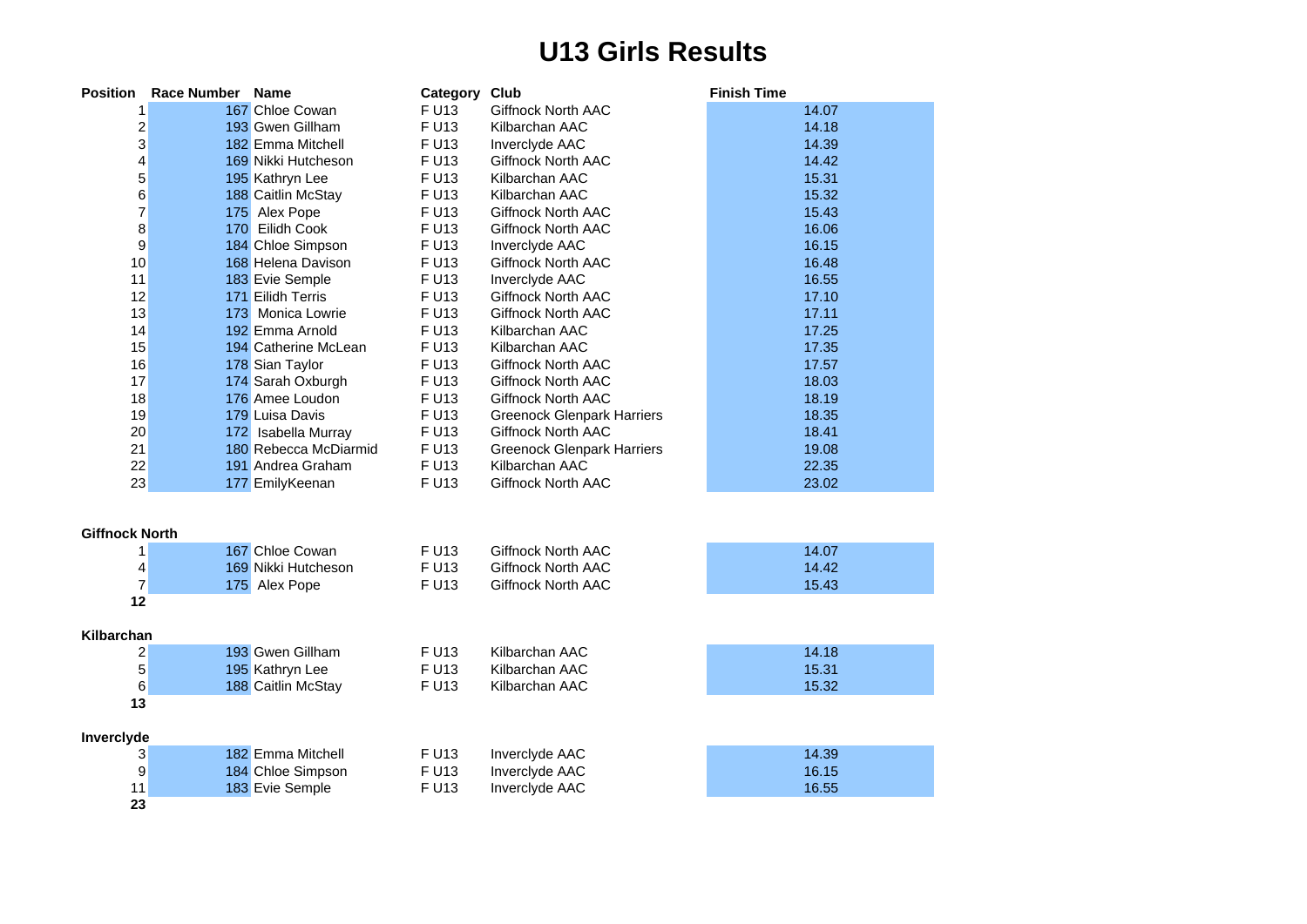# **U15 Boys Results**

| Position         | Race Number | <b>Name</b>               | Category    | Club                              | <b>Finish Time</b> |
|------------------|-------------|---------------------------|-------------|-----------------------------------|--------------------|
|                  | 134         | Jonathan Tweedie          | <b>BU15</b> | <b>Giffnock North AAC</b>         | 11.53              |
| 2                | 157         | <b>Russell Mountford</b>  | <b>BU15</b> | Kilbarchan AAC                    | 12.15              |
| 3                | 143         | Michael Houston           | <b>BU15</b> | <b>Inverciyde AAC</b>             | 12.46              |
| 4                | 152         | <b>Callum Matthews</b>    | <b>BU15</b> | Kilbarchan AAC                    | 12.48              |
| 5                | 136         | Andrew Clark              | <b>BU15</b> | <b>Giffnock North AAC</b>         | 12.50              |
| 6                | 150         | <b>Christopher McStay</b> | <b>BU15</b> | Kilbarchan AAC                    | 12.52              |
| 7                | 156         | Matt Wild                 | <b>BU15</b> | Kilbarchan AAC                    | 12.59              |
| 8                | 145         | Jack Rice                 | <b>BU15</b> | <b>Inverciyde AAC</b>             | 13.05              |
| $\boldsymbol{9}$ | 141         | Gerard Smith              | <b>BU15</b> | <b>Greenock Glenpark Harriers</b> | 13.11              |
| 10               | 154         | Rorie Tracey              | <b>BU15</b> | Kilbarchan AAC                    | 13.14              |
| 11               | 140         | Dylan Moore               | <b>BU15</b> | <b>Greenock Glenpark Harriers</b> | 13.17              |
| 12               | 133         | Scott Smith               | <b>BU15</b> | <b>Giffnock North AAC</b>         | 13.31              |
| 13               | 138         | Jack Edward               | <b>BU15</b> | <b>Giffnock North AAC</b>         | 13.54              |
| 14               | 129         | Douglas Britton           | <b>BU15</b> | <b>Giffnock North AAC</b>         | 13.57              |
| 15               | 142         | Craig Knight              | <b>BU15</b> | <b>Greenock Glenpark Harriers</b> | 14.38              |
| 16               | 148         | <b>Fraser Warwick</b>     | <b>BU15</b> | Kilbarchan AAC                    | 14.58              |
| 17               | 139         | Mark Magee                | <b>BU15</b> | <b>Greenock Glenpark Harriers</b> | 15.09              |
| 18               | 148???      | TBC                       | <b>BU15</b> | <b>TBC</b>                        | 15.17              |
|                  |             |                           |             |                                   |                    |

### **1. Kilbarchan**

| 2                 | 157                  | <b>Russell Mountford</b>  | <b>BU15</b> | Kilbarchan AAC                    | 12.15 |
|-------------------|----------------------|---------------------------|-------------|-----------------------------------|-------|
| 4                 | 152                  | Callum Matthews           | <b>BU15</b> | Kilbarchan AAC                    | 12.48 |
| 6                 | 150                  | <b>Christopher McStay</b> | <b>BU15</b> | Kilbarchan AAC                    | 12.52 |
| 12                |                      |                           |             |                                   |       |
| 2. Giffnock North |                      |                           |             |                                   |       |
|                   | 134                  | Jonathan Tweedie          | <b>BU15</b> | <b>Giffnock North AAC</b>         | 11.53 |
| 5                 | 136                  | <b>Andrew Clark</b>       | <b>BU15</b> | <b>Giffnock North AAC</b>         | 12.50 |
| 12                | 133                  | Scott Smith               | <b>BU15</b> | <b>Giffnock North AAC</b>         | 13.31 |
| 18                |                      |                           |             |                                   |       |
|                   | 3. Greenock Glenpark |                           |             |                                   |       |
| 9                 | 141                  | <b>Gerard Smith</b>       | <b>BU15</b> | <b>Greenock Glenpark Harriers</b> | 13.11 |
| 11                | 140                  | Dylan Moore               | <b>BU15</b> | <b>Greenock Glenpark Harriers</b> | 13.17 |
| 15                | 142                  | Craig Knight              | <b>BU15</b> | <b>Greenock Glenpark Harriers</b> | 14.38 |
| 35                |                      |                           |             |                                   |       |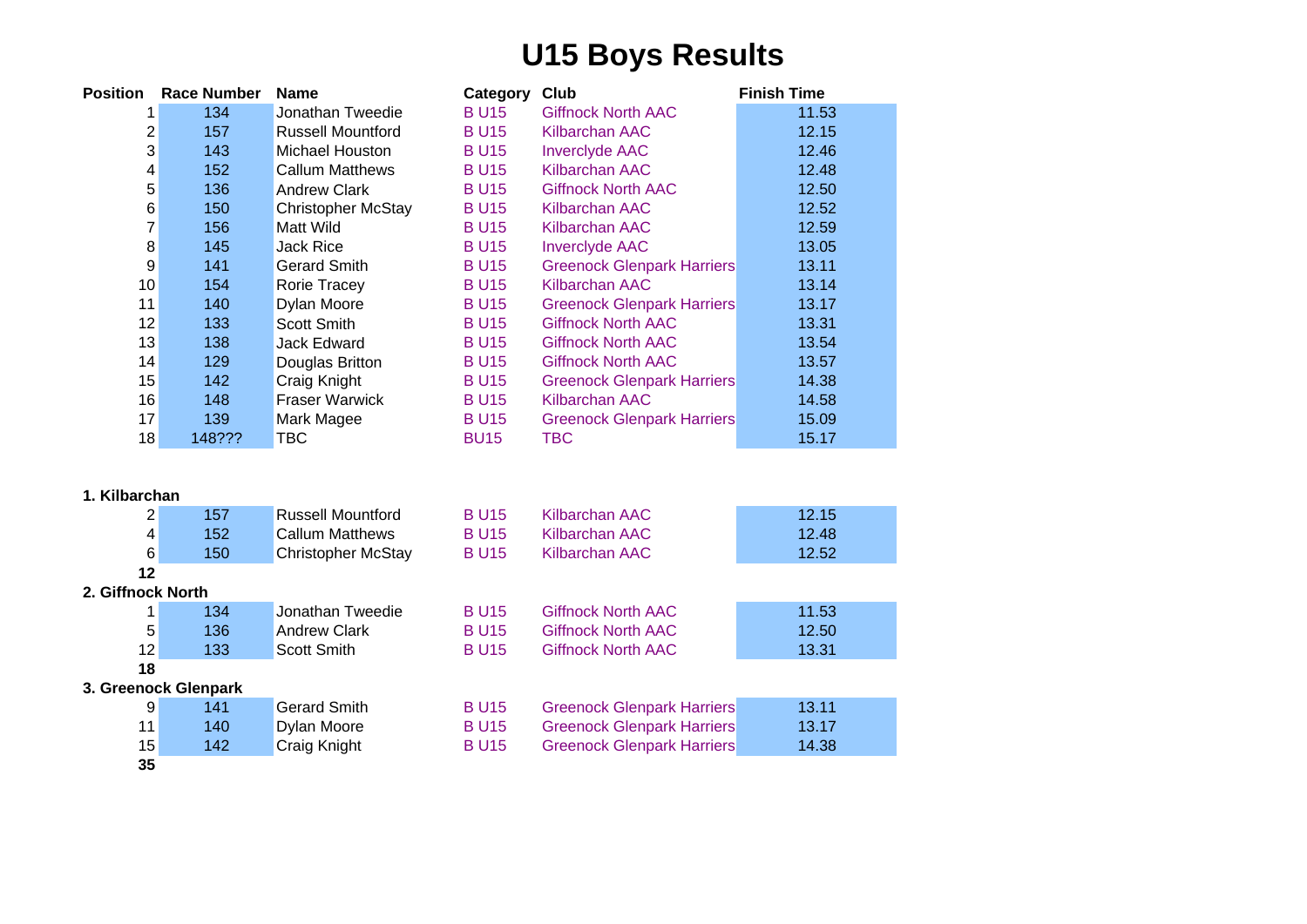## **U15 Girls Results**

| <b>Position</b> | <b>Race Number</b> | Name                 | Category    | Club                              | <b>Finish Time</b> |
|-----------------|--------------------|----------------------|-------------|-----------------------------------|--------------------|
|                 |                    | 158 Linzi Cowan      | <b>FU15</b> | <b>Giffnock North AAC</b>         | 14.23              |
| 2               |                    | 175 Kirsty Harper    | <b>FU15</b> | Kilbarchan AAC                    | 14.30              |
| 3               |                    | 160 Selena Jackson   | <b>FU15</b> | <b>Giffnock North AAC</b>         | 15.02              |
| 4               |                    | 172 Rebecca Munn     | <b>FU15</b> | <b>Inverciyde AAC</b>             | 15.22              |
| 5               |                    | 169 Shannon Kangley  | <b>FU15</b> | <b>Greenock Glenpark Harriers</b> | 15.49              |
| 6               |                    | 173 Erin Campbell    | <b>FU15</b> | Kilbarchan AAC                    | 15.51              |
| 7               |                    | 162 Frances Lowrie   | <b>FU15</b> | <b>Giffnock North AAC</b>         | 16.01              |
| 8               |                    | 161 Holly Miller     | <b>FU15</b> | <b>Giffnock North AAC</b>         | 16.55              |
| 9               |                    | 168 Meighan McDade   | <b>FU15</b> | <b>Greenock Glenpark Harriers</b> | 17.56              |
| 10              |                    | 165 Paige McConville | <b>FU15</b> | <b>Giffnock North AAC</b>         | 18.29              |

| <b>Giffnock North</b> |                    |             |                           |                    |
|-----------------------|--------------------|-------------|---------------------------|--------------------|
|                       | 158 Linzi Cowan    | <b>FU15</b> | <b>Giffnock North AAC</b> | 14.23              |
| 3                     | 160 Selena Jackson | <b>FU15</b> | <b>Giffnock North AAC</b> | 15.02 <sub>1</sub> |
|                       | 162 Frances Lowrie | <b>FU15</b> | Giffnock North AAC        | 16.01              |
| 11                    |                    |             |                           |                    |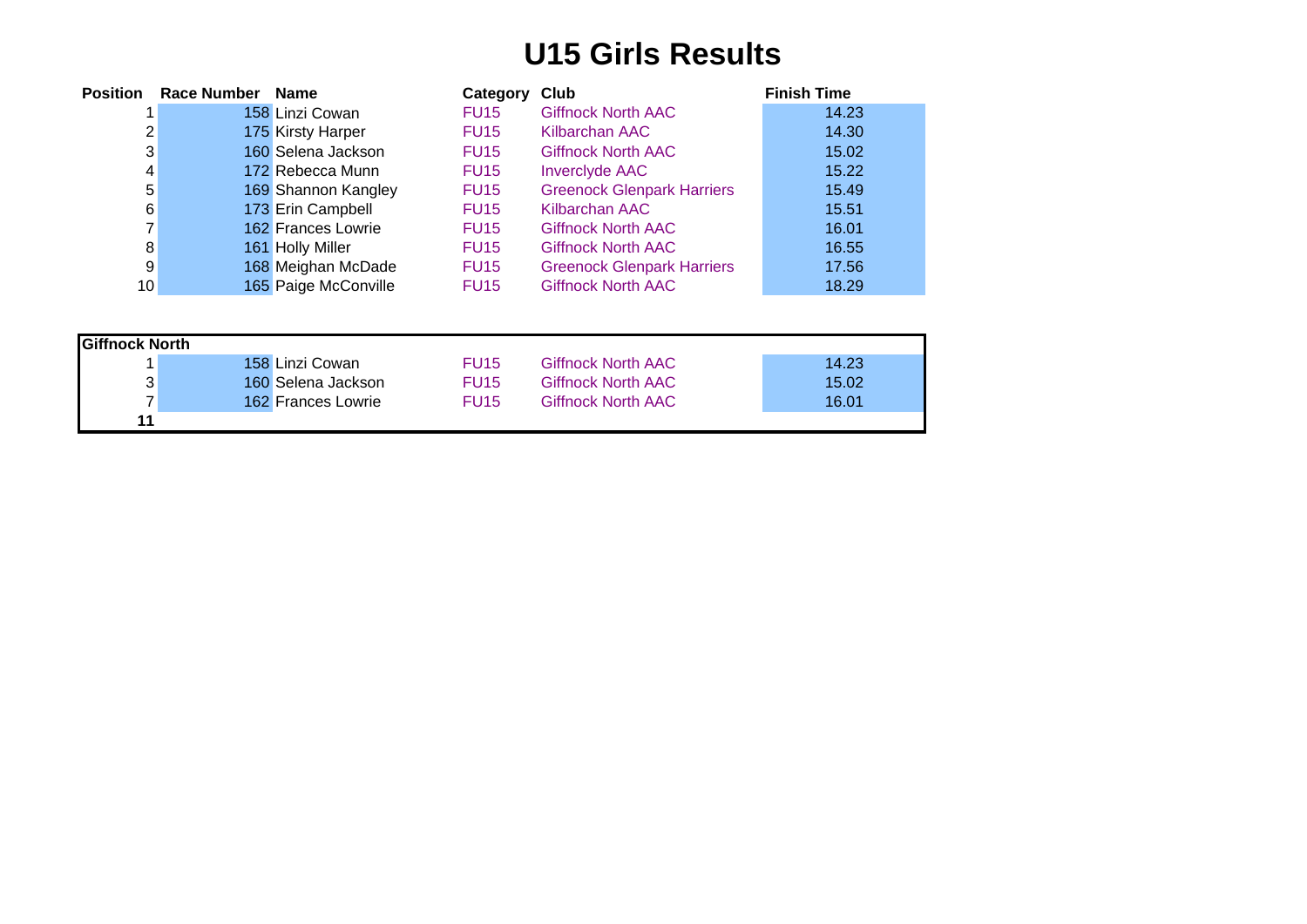# **U17 Boys Results**

| <b>Position</b>         | <b>Race Number</b>   | <b>Name</b>         | Category    | Club                              | <b>Finish Time</b> |
|-------------------------|----------------------|---------------------|-------------|-----------------------------------|--------------------|
| 1                       |                      | 132 Grant Muir      | <b>MU17</b> | <b>Giffnock North</b>             | 17.21              |
| $\frac{2}{3}$           |                      | 134 Luke Traynor    | <b>MU17</b> | <b>Giffnock North</b>             | 17.35              |
|                         |                      | 129 Martin Fishwick | <b>MU17</b> | <b>Giffnock North</b>             | 18.38              |
| $\overline{\mathbf{4}}$ |                      | 137 Sandy Nimmo     | <b>MU17</b> | <b>Giffnock North</b>             | 18.49              |
| $\frac{5}{6}$           |                      | 133 Ewan Murray     | <b>MU17</b> | <b>Giffnock North</b>             | 18.54              |
|                         |                      | 151 Thomas McDonald | <b>MU17</b> | <b>Kilbarchan AAC</b>             | 19.06              |
| $\overline{7}$          |                      | 149 Gary Rankin     | <b>MU17</b> | <b>Kilbarchan AAC</b>             | 19.21              |
| 8                       |                      | 147 Craig Haxton    | <b>MU17</b> | <b>Kilbarchan AAC</b>             | 19.37              |
| $\boldsymbol{9}$        |                      | 148 Calum Macleod   | <b>MU17</b> | Kilbarchan AAC                    | 19.54              |
| 10                      |                      | 139 David Reay      | <b>MU17</b> | <b>Greenock Glenpark Harriers</b> | 19.57              |
| 11                      |                      | 142 Sean McCallion  | <b>MU17</b> | <b>Greenock Glenpark Harriers</b> | 21.54              |
| 12                      |                      | 140 Andrew Fisher   | <b>MU17</b> | <b>Greenock Glenpark Harriers</b> | 22.15              |
| 13                      |                      | 141 Adam McCormick  | <b>MU17</b> | <b>Greenock Glenpark Harriers</b> | 22.55              |
|                         |                      |                     |             |                                   |                    |
| 1. Giffnock North       |                      |                     |             |                                   |                    |
| 1                       |                      | 132 Grant Muir      | <b>MU17</b> | <b>Giffnock North</b>             | 17.21              |
| $\frac{2}{3}$           |                      | 134 Luke Traynor    | <b>MU17</b> | <b>Giffnock North</b>             | 17.35              |
|                         |                      | 129 Martin Fishwick | <b>MU17</b> | <b>Giffnock North</b>             | 18.38              |
| 6                       |                      |                     |             |                                   |                    |
| 2. Kilbarchan           |                      |                     |             |                                   |                    |
| 6                       |                      | 151 Thomas McDonald | <b>MU17</b> | <b>Kilbarchan AAC</b>             | 19.06              |
| 7                       |                      | 149 Gary Rankin     | <b>MU17</b> | <b>Kilbarchan AAC</b>             | 19.21              |
| 8                       |                      | 147 Craig Haxton    | <b>MU17</b> | Kilbarchan AAC                    | 19.37              |
| 21                      |                      |                     |             |                                   |                    |
|                         | 3. Greenock Glenpark |                     |             |                                   |                    |
| 10                      |                      | 139 David Reay      | <b>MU17</b> | <b>Greenock Glenpark Harriers</b> | 19.57              |
| 11                      |                      | 142 Sean McCallion  | <b>MU17</b> | <b>Greenock Glenpark Harriers</b> | 21.54              |
| 12                      |                      | 140 Andrew Fisher   | <b>MU17</b> | <b>Greenock Glenpark Harriers</b> | 22.15              |
| 33                      |                      |                     |             |                                   |                    |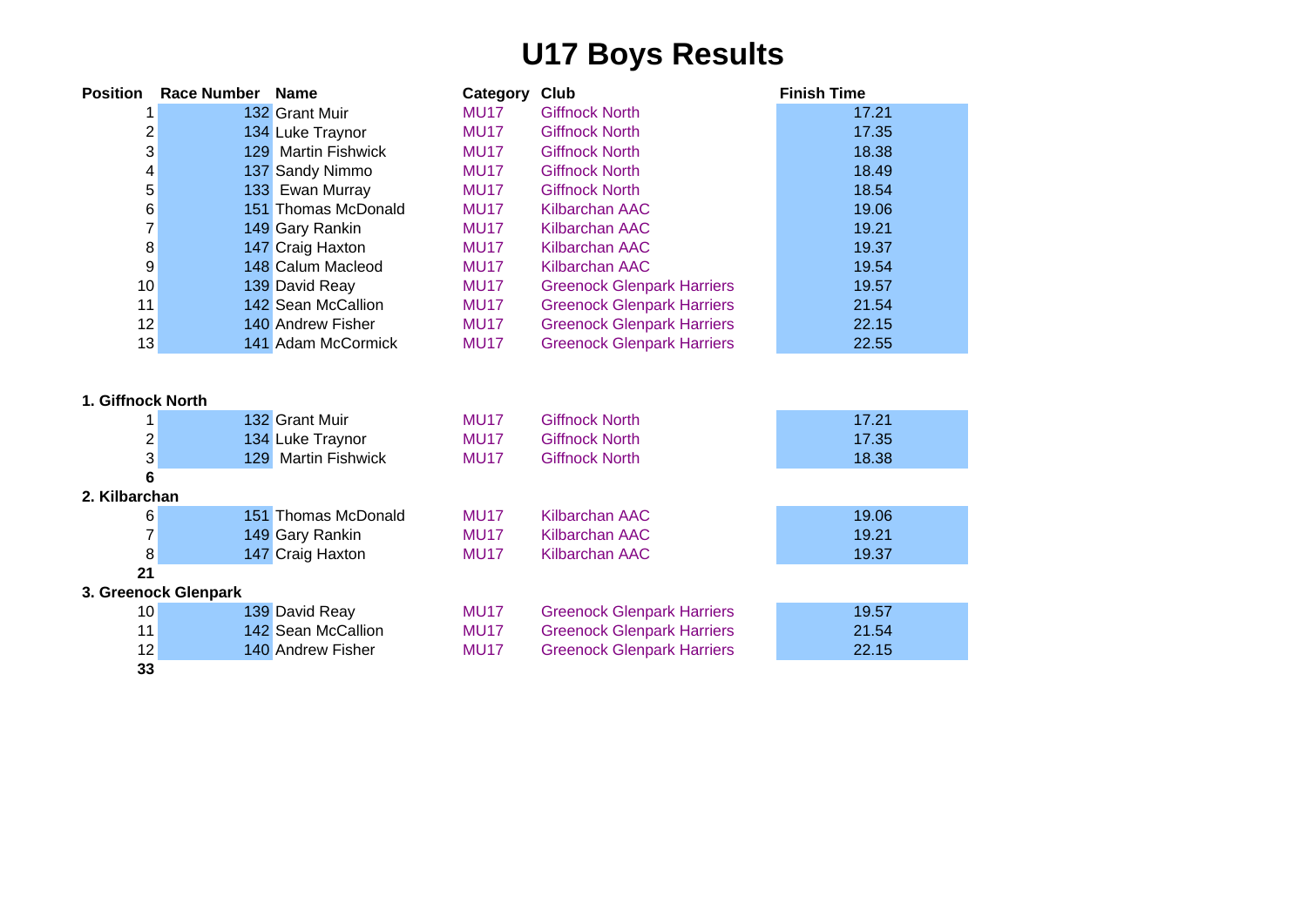## **U17 Girls Results**

|   | <b>Position Race Number</b> | <b>Name</b>          | Category    | Club                              | <b>Finish Time</b> |
|---|-----------------------------|----------------------|-------------|-----------------------------------|--------------------|
|   |                             | 163 Nynke Mulholland | F U17       | <b>Inverciyde AAC</b>             | 22.08              |
| 2 |                             | 152 Madeleine Murray | F U17       | <b>Giffnock North AAC</b>         | 22.21              |
| 3 |                             | 164 Elaine Eadie     | <b>FU17</b> | Kilbarchan AAC                    | 22.23              |
| 4 |                             | 153 Olivia Keenan    | <b>FU17</b> | <b>Giffnock North AAC</b>         | 23.49              |
| 5 |                             | 157 Carly Dalgleish  | <b>FU17</b> | <b>Greenock Glenpark Harriers</b> | 25.21              |
| 6 |                             | 154 April Miller     | <b>FU17</b> | <b>Giffnock North AAC</b>         | 25.38              |
|   |                             | 158 Eillidh Hamill   | <b>FU17</b> | <b>Greenock Glenpark Harriers</b> | 27.19              |
| 8 |                             | 165 Siobhan McStay   | <b>FU17</b> | Kilbarchan AAC                    | 27.30              |

### **1. Giffnock North**

| ے | 152 Madeleine Murray | F U <sub>17</sub> | <b>Giffnock North AAC</b> | 22.21 |
|---|----------------------|-------------------|---------------------------|-------|
|   | 153 Olivia Keenan    | F U17             | <b>Giffnock North AAC</b> | 23.49 |
|   | 154 April Miller     | F U <sub>17</sub> | <b>Giffnock North AAC</b> | 25.38 |
|   |                      |                   |                           |       |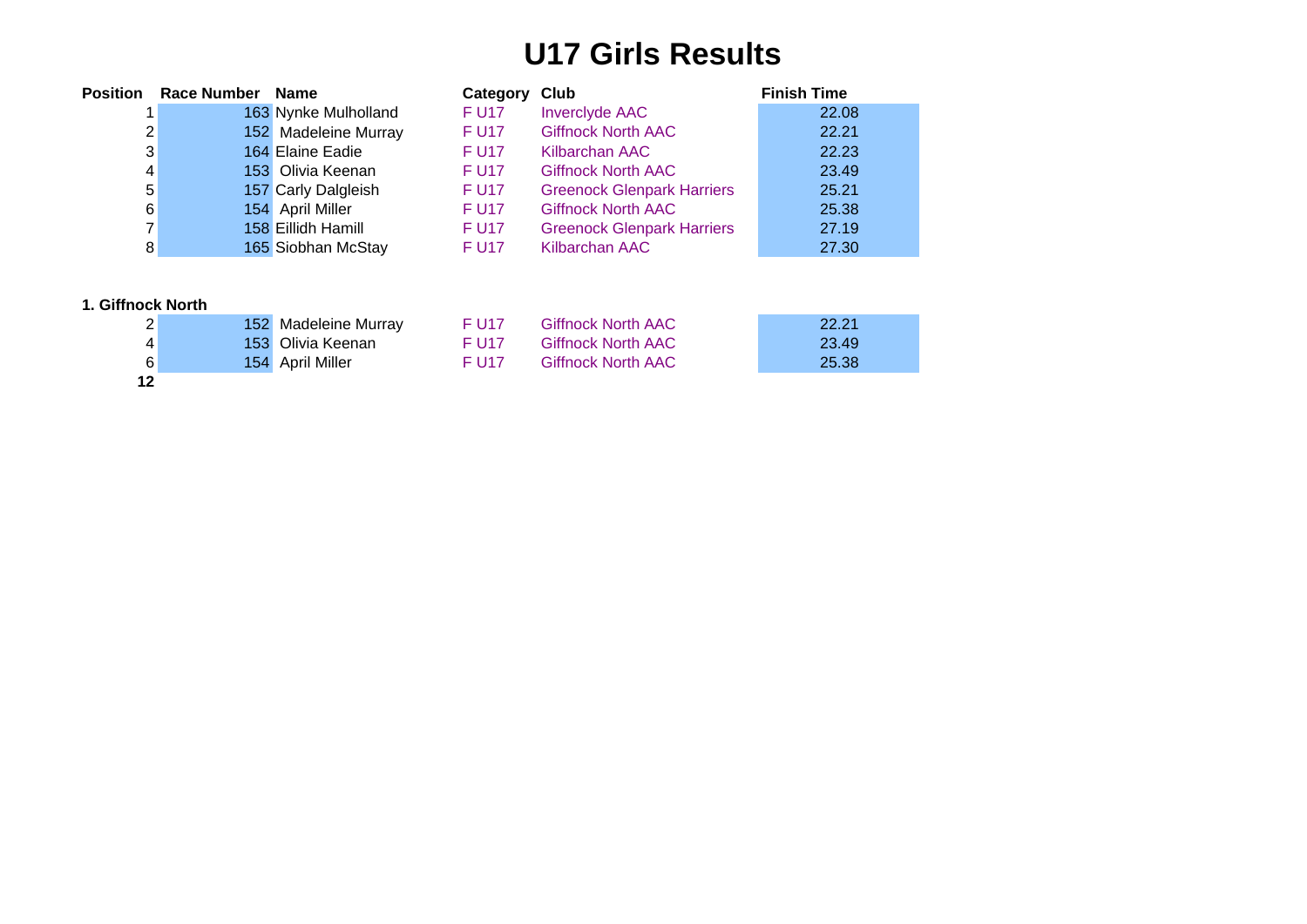### **Senior Men Results**

| Position | <b>Race Number</b> | <b>Name</b>             | <b>Category</b> | Club                                                      | <b>Finish Time</b> |
|----------|--------------------|-------------------------|-----------------|-----------------------------------------------------------|--------------------|
| 1        |                    | 242 Quinn Robert        | MV              | <b>Kilbarchan AAC</b>                                     | 36.09              |
| 2        |                    | 269 Peter Devenport     | <b>MS</b>       | <b>BRR</b>                                                | 37.59              |
| 3        |                    | 185 Sean Gaffney        | <b>MS</b>       | Inverclyde                                                | 38.31              |
| 4        |                    | 262 Liam Conway         | <b>MV</b>       | <b>BRR</b>                                                | 38.49              |
| 5        |                    | 257 Andy Campbell       | <b>MS</b>       | <b>Bellahouston Harriers</b>                              | 39.27              |
| 6        |                    | 277 Neil Farnell        | <b>MV</b>       | <b>BRR</b>                                                | 39.39              |
| 7        |                    | 375 Marcos Sanz Gomez   | <b>MS</b>       | <b>BRR</b>                                                | 40.11              |
| 8        |                    | 174 Stevie McLoone      | <b>MV</b>       | <b>Greenock Glenpark Harriers</b>                         | 40.20              |
| 9        |                    | 258 Russell Whittington | <b>MS</b>       | <b>BRR</b>                                                | 40.40              |
| 10       |                    |                         | <b>MS</b>       | <b>BRR</b>                                                | 40.53              |
|          |                    | 270 Ross Barnes         |                 |                                                           |                    |
| 11       |                    | 276 Andy Birnie         | <b>MV</b>       | <b>BRR</b>                                                | 40.59              |
| 12       |                    | 183 Thomas Loehndorf    | <b>MV</b>       | <b>Greenock Glenpark Harriers</b>                         | 41.07              |
| 13       |                    | 273 Gerry Scullion      | <b>MV</b>       | <b>BRR</b>                                                | 41.10              |
| 14       |                    | 246 Petrie Donald       | <b>MV</b>       | <b>Kilbarchan AAC</b>                                     | 41.18              |
| 15       |                    | 192 Andrew Campbell     | <b>MS</b>       | Inverclyde                                                | 41.26              |
| 16       |                    | 263 Bruce Carse         | <b>MS</b>       | <b>BRR</b>                                                | 41.30              |
| 17       |                    | 253 Bryan Lamb          | <b>MS</b>       | <b>Bellahouston Harriers</b>                              | 41.32              |
| 18       |                    | 186 Gerard Gaffney      | <b>MV</b>       | Inverclyde                                                | 41.35              |
| 19       |                    | 248 Brian Douglas       | <b>MS</b>       | <b>Bellahouston Harriers</b>                              | 42.55              |
| 20       |                    | 145 James McFadden      |                 | Inverclyde                                                | 42.59              |
| 21       |                    | 194 Graeme Forbes       | <b>MS</b>       | Inverclyde                                                | 43.02              |
| 22       |                    | 171 Marc Roper          | <b>MV</b>       | <b>Giffnock North AAC</b>                                 | 43.26              |
| 23       |                    | 177 Alan O'Rourke       | <b>MS</b>       | <b>Greenock Glenpark Harriers</b>                         | 43.42              |
| 24       |                    | 179 Robert Wilson       | <b>MS</b>       | <b>Greenock Glenpark Harriers</b>                         | 44.12              |
| 25       |                    | 172 Robert Mitchell     | <b>MV</b>       | <b>Greenock Glenpark Harriers</b>                         | 44.21              |
| 26       |                    | 243 Hards Steven        | <b>MV</b>       | <b>Kilbarchan AAC</b>                                     | 44.23              |
| 27       |                    | 260 Grant McDonald      | <b>MS</b>       | <b>BRR</b>                                                | 44.58              |
| 28       |                    |                         |                 | <b>BRR</b>                                                | 44.59              |
|          |                    | 377 Hamish Barbour      | <b>MV</b>       |                                                           |                    |
| 29       |                    | 144 Campbell Cromar     | <b>MV</b>       | Inverclyde                                                | 45.09              |
| 30       |                    | 181 Sam McVicar         | <b>MS</b>       | <b>Greenock Glenpark Harriers</b>                         | 45.14              |
| 31       |                    | 187 Robert Gray         | <b>MS</b>       | Inverclyde                                                | 45.55              |
| 32       |                    | 254 Graeme Gemmell      | <b>MV</b>       | <b>Bellahouston Harriers</b>                              | 46.02              |
| 33       |                    | 271 Jim Robinson        | <b>MV</b>       | <b>BRR</b>                                                | 46.13              |
| 34       |                    | 166 Gerry McNamee       | <b>MV</b>       | <b>Giffnock North AAC</b>                                 | 46.17              |
| 35       |                    | 239 Kennedy Donald      | <b>MS</b>       | <b>Kilbarchan AAC</b>                                     | 46.22              |
| 36       |                    | 376 Stewart Robertson   | <b>MV</b>       | <b>BRR</b>                                                | 46.34              |
| 37       |                    | 259 Stuart Mathieson    | <b>MS</b>       | <b>BRR</b>                                                | 47.14              |
| 38       |                    | 170 Brendan O'Hagan     | <b>MV</b>       | <b>Giffnock North AAC</b>                                 | 47.24              |
| 39       |                    | 188 Damien Mallet       | <b>MS</b>       | Inverclyde                                                | 47.38              |
| 40       |                    | 169 Jim Galbraith       | <b>MV</b>       | <b>Giffnock North AAC</b>                                 | 47.53              |
| 41       |                    | 249 Gary Stewart        | <b>MV</b>       | <b>Bellahouston Harriers</b>                              | 48.22              |
| 42       |                    | 255 Matt McCafferty     | <b>MV</b>       | <b>Bellahouston Harriers</b>                              | 48.49              |
| 43       |                    | 173 Mick Harrington     | MV              | <b>Greenock Glenpark Harriers</b>                         | 49.04              |
| 44       |                    | 195 John Smillie        | <b>MV</b>       | Inverclyde                                                | 49.12              |
| 45       |                    | 180 Andy McCall         | <b>MS</b>       | <b>Greenock Glenpark Harriers</b>                         | 49.13              |
| 46       |                    |                         | <b>MS</b>       |                                                           |                    |
|          |                    | 250 Mark Paterson       |                 | <b>Bellahouston Harriers</b><br><b>Giffnock North AAC</b> | 49.23              |
| 47       |                    | 143 Rob Grant           | <b>MV</b>       |                                                           | 49.53              |
| 48       |                    | 251 Michael Freshour    | MV              | <b>Bellahouston Harriers</b>                              | 50.27              |
| 49       |                    | 168 David Logan         | <b>MV</b>       | <b>Giffnock North AAC</b>                                 | 50.33              |
| 50       |                    | 238 Clugston Andrew     | <b>MS</b>       | <b>Kilbarchan AAC</b>                                     | 50.57              |
| 51       |                    | 266 Graeme Boyle        | <b>MV</b>       | <b>BRR</b>                                                | 51.39              |
| 52       |                    | 264 Michael McInally    | <b>MV</b>       | <b>BRR</b>                                                | 52.47              |
| 53       |                    | 191 Robert Shaw         | MV              | Inverclyde                                                | 53.27              |
| 54       |                    | 278 Norman Boyle        | <b>MV</b>       | <b>BRR</b>                                                | 54.35              |
| 55       |                    | 193 David McKenzie      | <b>MS</b>       | Inverclyde                                                | 54.44              |
| 56       |                    | 265 Chris Doak          | <b>MS</b>       | <b>BRR</b>                                                | 54.51              |
| 57       |                    | 190 George Hegarty      | <b>MV</b>       | Inverclyde                                                | 55.27              |
| 58       |                    | 378 Steven Waddell      | <b>MS</b>       | <b>BRR</b>                                                | 55.30              |
| 59       |                    | 374 Stevie Bell         | <b>MV</b>       | <b>BRR</b>                                                | 55.57              |
| 60       |                    | 373 Terry Brennan       | MV              | <b>BRR</b>                                                | 56.31              |
| 61       |                    | 189 Tom Tracey          | <b>MV</b>       | Inverclyde                                                | 58.47              |
| 62       |                    | 372 Eddie Murphy        | <b>MV</b>       | <b>BRR</b>                                                | 61.52              |
| 63       |                    |                         |                 |                                                           | 62.55              |
|          |                    | 232 Gardner Masson      | MV              | Kilbarchan AAC                                            |                    |

### **MU20** TBC

#### **MS**

| ∠ | 269 Peter Devenport | МS        | <b>BRR</b>                   | 37.59 |
|---|---------------------|-----------|------------------------------|-------|
|   | 185 Sean Gaffney    | MS        | Invercivde                   | 38.31 |
|   | 257 Andy Campbell   | <b>MS</b> | <b>Bellahouston Harriers</b> | 39.27 |

| 37.59 |
|-------|
| 38.31 |
| 39.27 |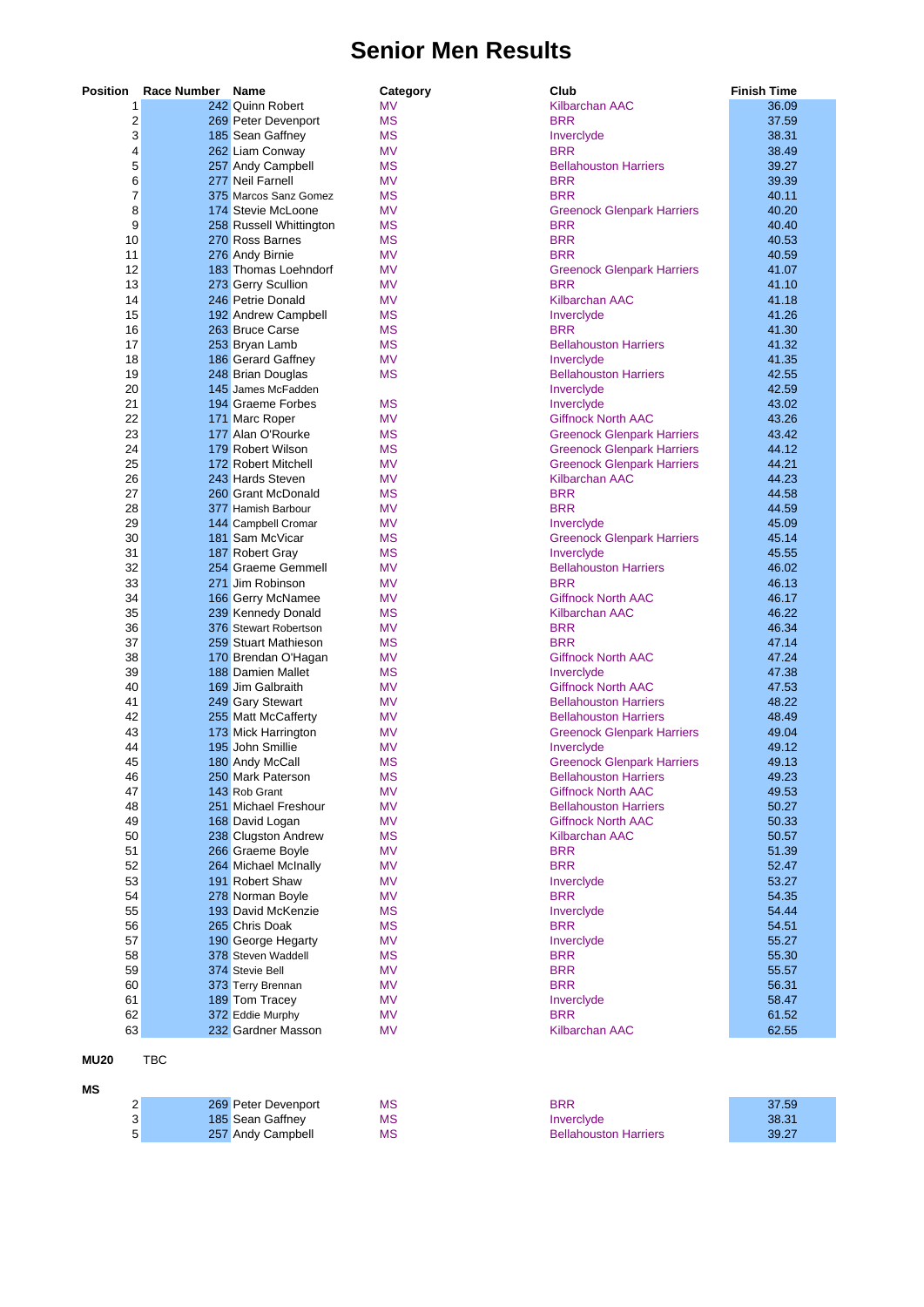## **Senior Men Results**

| ΜV                     |                               |                         |           |                                   |       |
|------------------------|-------------------------------|-------------------------|-----------|-----------------------------------|-------|
| 1                      |                               | 242 Quinn Robert        | <b>MV</b> | Kilbarchan AAC                    | 36.09 |
| 4                      |                               | 262 Liam Conway         | <b>MV</b> | <b>BRR</b>                        | 38.49 |
| 6                      |                               | 277 Neil Farnell        | <b>MV</b> | <b>BRR</b>                        | 39.39 |
|                        |                               |                         |           |                                   |       |
|                        | 1. Bellahouston Roadrunners   |                         |           |                                   |       |
| 2                      |                               | 269 Peter Devenport     | <b>MS</b> | <b>BRR</b>                        | 37.59 |
| 4                      |                               | 262 Liam Conway         | <b>MV</b> | <b>BRR</b>                        | 38.49 |
| 6                      |                               | 277 Neil Farnell        | <b>MV</b> | <b>BRR</b>                        | 39.39 |
| 7                      |                               | 375 Marcos Sanz Gomez   | <b>MS</b> | <b>BRR</b>                        | 40.11 |
| 9                      |                               | 258 Russell Whittington | <b>MS</b> | <b>BRR</b>                        | 40.40 |
| 10                     |                               | 270 Ross Barnes         | <b>MS</b> | <b>BRR</b>                        | 40.53 |
| 38                     |                               |                         |           |                                   |       |
| 2. Inverclyde Harriers |                               |                         |           |                                   |       |
| 3                      |                               | 185 Sean Gaffney        | <b>MS</b> | Inverclyde                        | 38.31 |
| 15                     |                               | 192 Andrew Campbell     | <b>MS</b> | Inverclyde                        | 41.26 |
| 18                     |                               | 186 Gerard Gaffney      | <b>MV</b> | Inverclyde                        | 41.35 |
| 20                     |                               | 145 James McFadden      |           | Inverclyde                        | 42.59 |
| 21                     |                               | 194 Jude Boulton        | <b>MS</b> | Inverclyde                        | 43.02 |
| 29                     |                               | 144 Campbell Cromar     | <b>MV</b> | Inverclyde                        | 45.09 |
| 106                    |                               |                         |           |                                   |       |
|                        | 3. Greenock Glenpark Harriers |                         |           |                                   |       |
| 8                      |                               | 174 Stevie McLoone      | <b>MV</b> | <b>Greenock Glenpark Harriers</b> | 40.20 |
| 12                     |                               | 183 Thomas Loehndorf    | <b>MV</b> | <b>Greenock Glenpark Harriers</b> | 41.07 |
| 23                     |                               | 177 Alan O'Rourke       | <b>MS</b> | <b>Greenock Glenpark Harriers</b> | 43.42 |
| 24                     |                               | 179 Robert Wilson       | <b>MS</b> | <b>Greenock Glenpark Harriers</b> | 44.12 |
| 25                     |                               | 172 Robert Mitchell     | <b>MV</b> | <b>Greenock Glenpark Harriers</b> | 44.21 |
| 30                     |                               | 181 Sam McVicar         | <b>MS</b> | <b>Greenock Glenpark Harriers</b> | 45.14 |
| 122                    | 4. Bellahouston Harriers      |                         |           |                                   |       |
| 5                      |                               | 257 Andy Campbell       | <b>MS</b> | <b>Bellahouston Harriers</b>      | 39.27 |
| 17                     |                               | 253 Bryan Lamb          | <b>MS</b> | <b>Bellahouston Harriers</b>      | 41.32 |
| 19                     |                               | 248 Brian Douglas       | <b>MS</b> | <b>Bellahouston Harriers</b>      | 42.55 |
| 32                     |                               | 254 Graeme Gemmell      | <b>MV</b> | <b>Bellahouston Harriers</b>      | 46.02 |
| 41                     |                               | 249 Gary Stewart        | <b>MV</b> | <b>Bellahouston Harriers</b>      | 48.22 |
| 42                     |                               | 255 Matt McCafferty     | <b>MV</b> | <b>Bellahouston Harriers</b>      | 48.49 |
| 156                    |                               |                         |           |                                   |       |
| 5. Kilbarchan AAC      |                               |                         |           |                                   |       |
| 1                      |                               | 242 Quinn Robert        | <b>MV</b> | <b>Kilbarchan AAC</b>             | 36.09 |
| 14                     |                               | 246 Petrie Donald       | <b>MV</b> | <b>Kilbarchan AAC</b>             | 41.18 |
| 26                     |                               | 243 Hards Steven        | <b>MV</b> | Kilbarchan AAC                    | 44.23 |
| 35                     |                               | 239 Kennedy Donald      | <b>MS</b> | <b>Kilbarchan AAC</b>             | 46.22 |
| 50                     |                               | 238 Clugston Andrew     | <b>MS</b> | <b>Kilbarchan AAC</b>             | 50.57 |
| 63                     |                               | 232 Gardner Masson      | <b>MV</b> | Kilbarchan AAC                    | 62.55 |
| 189                    |                               |                         |           |                                   |       |
| 6. Giffnock North      |                               |                         |           |                                   |       |
| 22                     |                               | 171 Marc Roper          | <b>MV</b> | <b>Giffnock North AAC</b>         | 43.26 |
| 34                     |                               | 166 Gerry McNamee       | <b>MV</b> | <b>Giffnock North AAC</b>         | 46.17 |
| 38                     |                               | 170 Brendan O'Hagan     | <b>MV</b> | <b>Giffnock North AAC</b>         | 47.24 |
| 40                     |                               | 169 Jim Galbraith       | <b>MV</b> | <b>Giffnock North AAC</b>         | 47.53 |
| 47                     |                               | 143 Rob Grant           | <b>MV</b> | <b>Giffnock North AAC</b>         | 49.53 |
| 49                     |                               | 168 David Logan         | <b>MV</b> | <b>Giffnock North AAC</b>         | 50.33 |
| 230                    |                               |                         |           |                                   |       |